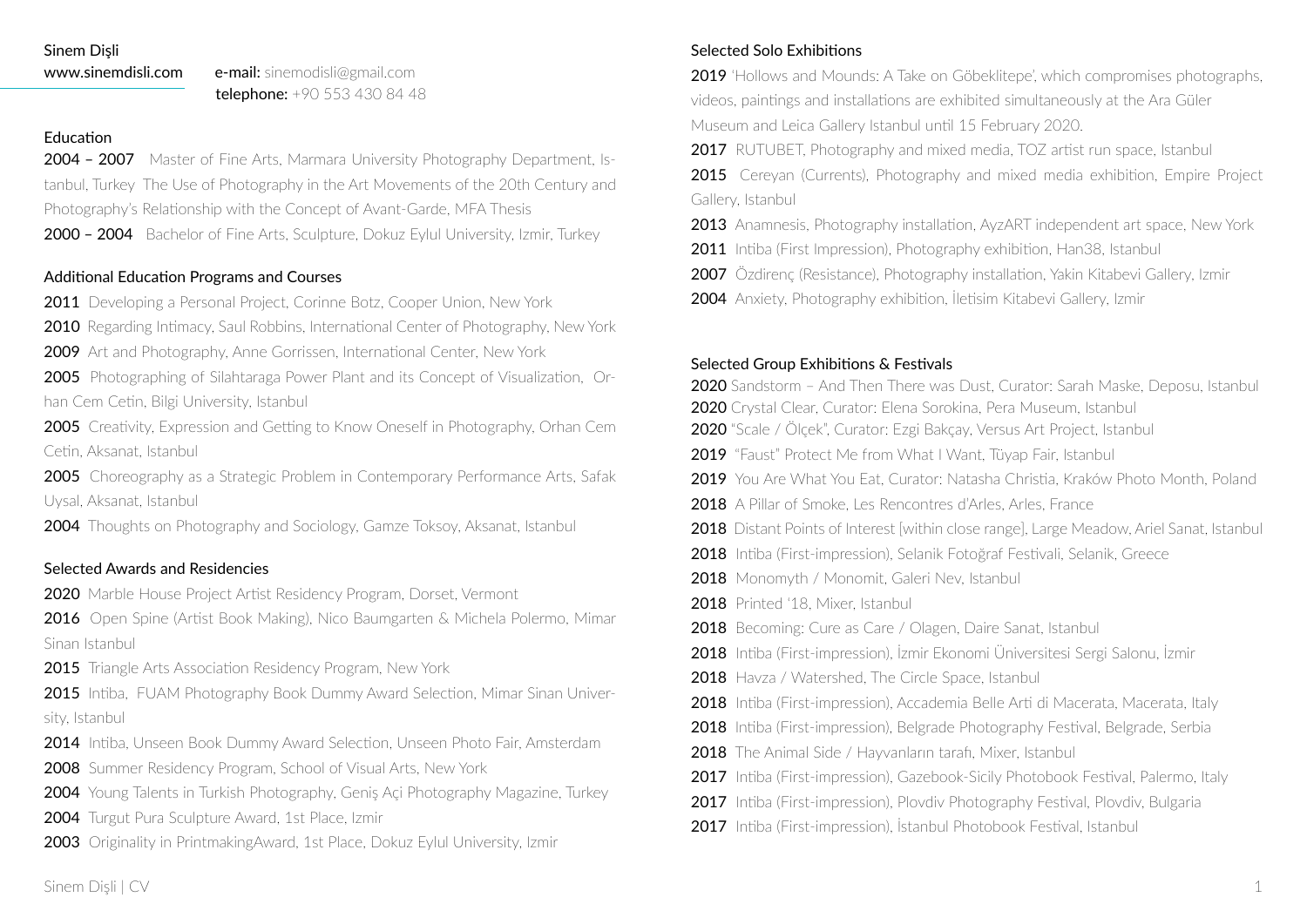2016 Intiba (First-impression) Bursa PhotoFest, International Bursa Photography Festival

2016 Les Glaneurs et Les Glaneuses, Toplayıcılar Versus Art Project, Istanbul

2016 Intiba (First-impression) Fotoistanbul, Beşiktaş Photography Festival, Istanbul

2016 Intiba (First-impression) Cosmos Books, Arles Photography Festival, Arles, France

2016 Intiba (First-impression)İstanbul Photobook Festival, Istanbul

2016 Trans Form Fault, Cerevan, aff Galerie, Berlin

2016 A-R-A-L-I-K, Torna (project space for contemporary art), Istanbul

2013 Moiré's of Transformation, Fotolstanbul International Photography Festival, Istanbul

2013 Imprint - First Impression, SemihaEs International Photography Symposium, Istanbul

2013 Voyage, UNSEEN Photography Art Fair, Amsterdam

2012 Imprint - First Impression, UNSEEN Photography Art Fair, Amsterdam

2012 Global Positioning System (So You Say You Want a Revolution), School of Visual Arts, New York

2010 Tahattur (Yeniden Hatırlama) (Anamnesis), Vienna Art Fair, Vienna

2010 Tahattur (Yeniden Hatırlama) (Anamnesis), x-ist Gallery, Istanbul

2010 x-plore Vol I, x-ist Gallery, Istanbul

2008 Residency Exhibition, SVA Studios, School of Visual Arts, New York

2004 Young Talents in Turkish Photography v.02, Istanbul Photography Center, Istanbul

2004 Young Talents in Turkish Photography, Izmir K2 Art Gallery, Istanbul

# Artist Books & Catalogues

2019 "Hollows and Mounds: A Take on Göbeklitepe", Artist Book, Ara Güler Museum Publishing House

2017 "Rutubet", Artist Book, Self-published

2016 "Aralık", Artist Book, Collective Publication

2016 "Les Glaneurs et Les Glaneuses / Toplayıcılar", Exhibition Book, Versus Art Project

2013 "İntiba", Artist Book, Self-published

2013 "Anamnesis / Tahattur", Exhibition Catalog, X-ist

2011 "Intiba / First Impression", Exhibition Catalog, X-ist

#### Publications

2018 "Nedir Gene Deli Gönlünü Celen, Sappho ", Book Cover Photo, Can Publishing House

2018 "Arles 2018 : Les rencontres de la photographie", Festival Catalog, Actes Dus **Editions** 

2016 "Modern and Contemporary Approaches to Photography in Turkey", History Book, Yem Publishing House

2004 "Young Talents in Turkish Photography", Geniş Açi Photography Magazine

#### Publications of Curated Exhibitions

2008 "Quiet Resistance – Pictorialism in Russian Photography", Alexander Rodchenko, Sergei Lobovikov, Alexander Grinberg, Yuri Yeremin, Aleksei Mazurin..., Istanbul Museum of Modern Art

2008 "Brid6e / Photographers in Galata", Ahmet Elhan, Murat Germen, Cemal Emden, Orhan Cem Çetin, Merih Akoğul, Ömer Orhun, Istanbul Museum of Modern Art

2007 "Double of Life", André Kertész, Istanbul Museum of Modern Art

2007 "Sixty Years of Magnum",with Diana Dufour, Robert Capa, David Seymour, Henri Cartier-Bresson, Werner Bischof, Erich Lessing, Elliot Erwitt, Eve Arnold, Burt Glinn, Ian Berry, Marc Riboud, Rene Burri, Joseph Koudelka, Eli Reed, Istanbul Museum of Modern Art

2007 "Who are you?". Ahmet Polat, Istanbul Museum of Modern Art

2007 "I Love Boras, photographs by Lars Tunbjörk", Lars Tunbjörk, Istanbul Museum of Modern Art

2006 "In the Light of the Republic - The Photographs of Othmar Pferschy", Othmar Pferschy, Istanbul Museum of Modern Art

2006 "Right Place, Right Time", Göksin Sipahioğlu, Istanbul Museum of Modern Art 2006 "True Stories", François-Marie Banier, Istanbul Museum of Modern Art

#### Selected Texts, Reviews and Interviews

2020 "Taşların Uğultusu: Oyuklar ve Höyükler, Göbekli Tepe'ye Bir Bakış", Hüseyin Gökçe,Sanatatak

2019 "İstanbul 2019", Deniz Gül, Unlimitedrag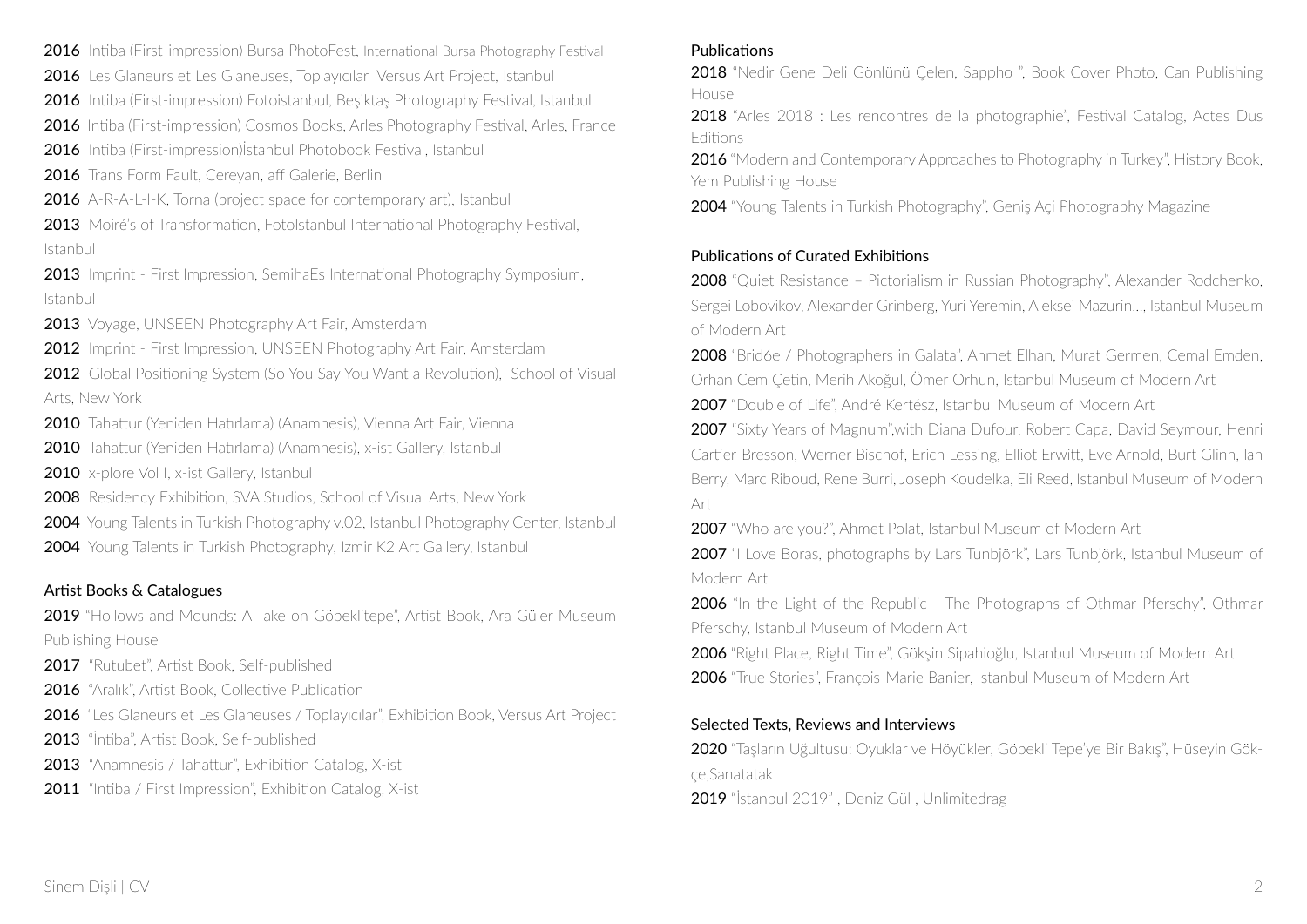2018 "Les Rencontres D'arles: A Pillar Of Smoke. A Look At Turkey's Contemporary Scene", Exhibist Magazine

2018 "On Sinem Disli's Works", Interview, Orta Format #25

2018 "At Arles Festival, 7 Promising Photographers to Watch", The New York Times 2017 "Rutubet", Rana Öztürk, İstanbul Art News

2016 "Hope Hydrated, A Journey Through Liquid Landscapes", Anna Zizlsperger, Exhibist Magazine

2015 "Archeology and Art" Wendy M.K. Shaw, X-tra magazine

2015 "Tarihin İzini Arşivde Sürmek", ArtFullLiving

2015 "Dünyanın Büyüsü Tekrar Hatırlamak", Ahmet Ergenç, Sanatatak

2014 "Foto İstanbul 2014". The Eye of Photography

2014 "Ayzart, tadına doyulmaz bir kamusal sanat alanı", ArtFullLiving

2011 "İntiba", Interview, Fotoritim e-magazine

## Selected Work Experiences

2014- PRESENT Freelance Artist

2012 - 2014 Artist Curator, AyzART independent and non-profit art space, New York

2010 - 2011 Assistant, Freight + Volume Art Gallery, New York

2005 - 2008 Assistant Curator, Istanbul Museum of Modern Art, Istanbul

# Selected Seminars & Artist Talks

2019 "Hollows & Mounds Exhibition Talk", with Ahmet Ersoy, İpek Ulusoy Akgül, Ara Güler Museum, Istanbul

2019 "Hollows & Mounds Book Talk", with Yasemin Elçi, Laurence Cornet, Galerie Paris-Beijing, Paris

2018 "Artist Talk", Galata Fotoğrafhanesi, Istanbul

2018 "Watershed Panel", with David Turnbull, İstanbul Technical University, Istanbul 2017 "Sen ve Ben" Artist Talk, 5533, Istanbul

2017 "Rutubet Exhibition Talk", with Merve Ünsal, TOZ / Artist Run Space, Istanbul 2016 "Artist Talk", 8. Fotoğraf Buluşmaları, İstanbul Technical University, Istanbul 2015 "Cereyan Exhibition Talk", The Empire Project, İstanbul

# Public & Private Collections

John Quinn, Dani Grünberg, İnge Helland, Pieter Sanders, Ömer Koç Collections

#### Conceptual Art Activities & Collective Initiations

2017 - PRESENT HER HÂL Collective, Co-Founder İstanbul

2016 - 2017 TOZ Artist Run Space, Co-Founder, Istanbul

2013 - 2015 AyzART independent and non-profit art space, Artist Curator, New York

Curated / Organized Exhibitions and Talks

## HER HÂL COLLECTIVE

2018 Repetition ∞ Cycle A Series of Talks and Performances II, SALT Galata, Istanbul (with Rana Öztürk)

"Civilization and Energy Cycle", Samed Akman, Cem Orhan, Lecture "Feedbacks, Cycles and Dinosaurs", Serkan Kaptan, Serkan Sökmen, Lecture "Genes Controlling Time", Bikem Akten, Lecture "Rhythmanalysis: Window, Street, Courtyard", Ezgi Tuncer, Lecture Performance "The Same One Once Again", Ali Kazma, Lecture "And But", Dadans, Dance / Performance ''Tidal Thoughts in Tidal Spaces '', Hera Büyüktaşçıyan, Rita Ender, Lecture Performance "Automate: Who gave you the permission to walk around with wet swimsuits?", İclâl Atasoy, Pınar Derin Gençer, Esen Kunt, Nil Sakman, Performance "Eternal Return" & "Difference and Repetition's Dialogue with Western History of Philosophy", Ali Akay, Emre Koyuncu, Burcu Yalım, Talk "Rhythmic Forms of Cyclic Time", Ömer Orhun, Lecture Performance "Until Finding the Source of the Stream", Zeynep Kayan, Özgür Atlagan, Performance

# 2017 Repetition ∞ Cycle A Series of Talks and Performances, SALT Galata, Istanbul

"Cinematic Form of Repetition", Hakan Babacan, Lecture Performance

"The Fastest Spinning Stars", Ali Alpar, Lecture Performance

"Landslide", Ali Miharbi, Yağız Özgen, Kerem Ozan Bayraktar, Sergen Şehitoğlu, Lecture Performance

"To Repeat Oneself", Cevdet Erek, Lecture Performance

"Transcending the Senses", Dila Yumurtacı, Performance

"Autoportrait, Other Portraits and Things", Özden Demir, Performance

"Repetition, Accident and Recording", Ahmet Doğu İpek, Lecture Performance

"My Mother's Room is a Womb", Nil Sakman, İclal Atasoy,Performance